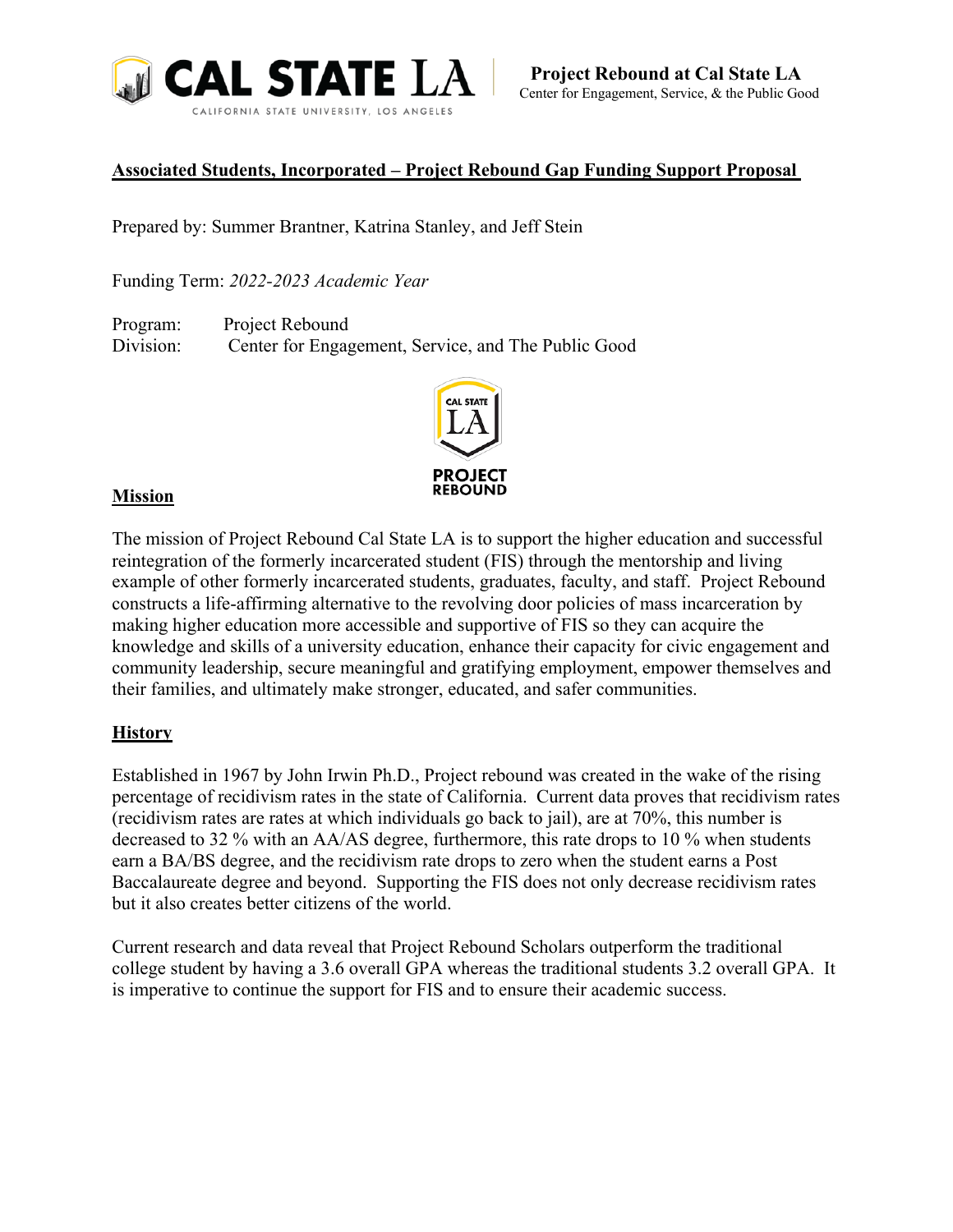

### **Programs, Services, & Descriptions**

#### **Admission Assistance**

Project Rebound coaches prospective students on the admission process, prerequisites, and available degree programs, evaluates their academic records prior to transfer and provides detailed guidance on admission strategies.

### **Financial Aid**

Project Rebound provides one on one financial aid and FAFSA assistance working closely with the Cal State LA financial aid department, as well as direct student support including books, meals, computers, transportation, and a housing initiative for Project Rebound Scholars.

### **Community**

Project Rebound welcomes scholars into a circle of support and provides a bridge into the wider community on-and-off campus. In doing so, Project Rebound ensures the successful reintegration of FIS into our communities.

### **Mentorship, Advocacy & Advising**

Project Rebound provides individualized support, connecting students with tutors tailored to the subjects of their curricula and ensuring they feel a sense of belonging that allows for a meaningful college experience.

#### **Counseling & Wellness Services**

Project Rebound connects students to counseling, psychological, and wellness services both on campus and in the community to help students improve coping skills, strengthen personal relationships, navigate the college transition, recover from traumatic experiences, and engage in self-explorations that foster student success.

#### **Employment & Career Services**

Project Rebound helps students secure employment and internships on and off campus and connects them to Cal State LA's first-rate Career Center.

#### **Objectives**

To identify, matriculate, support, and graduate persons affected by the justice system. The population we serve faces multiple challenges that are often barriers to access and success. These individual factors occur in part or whole across the broad spectrum of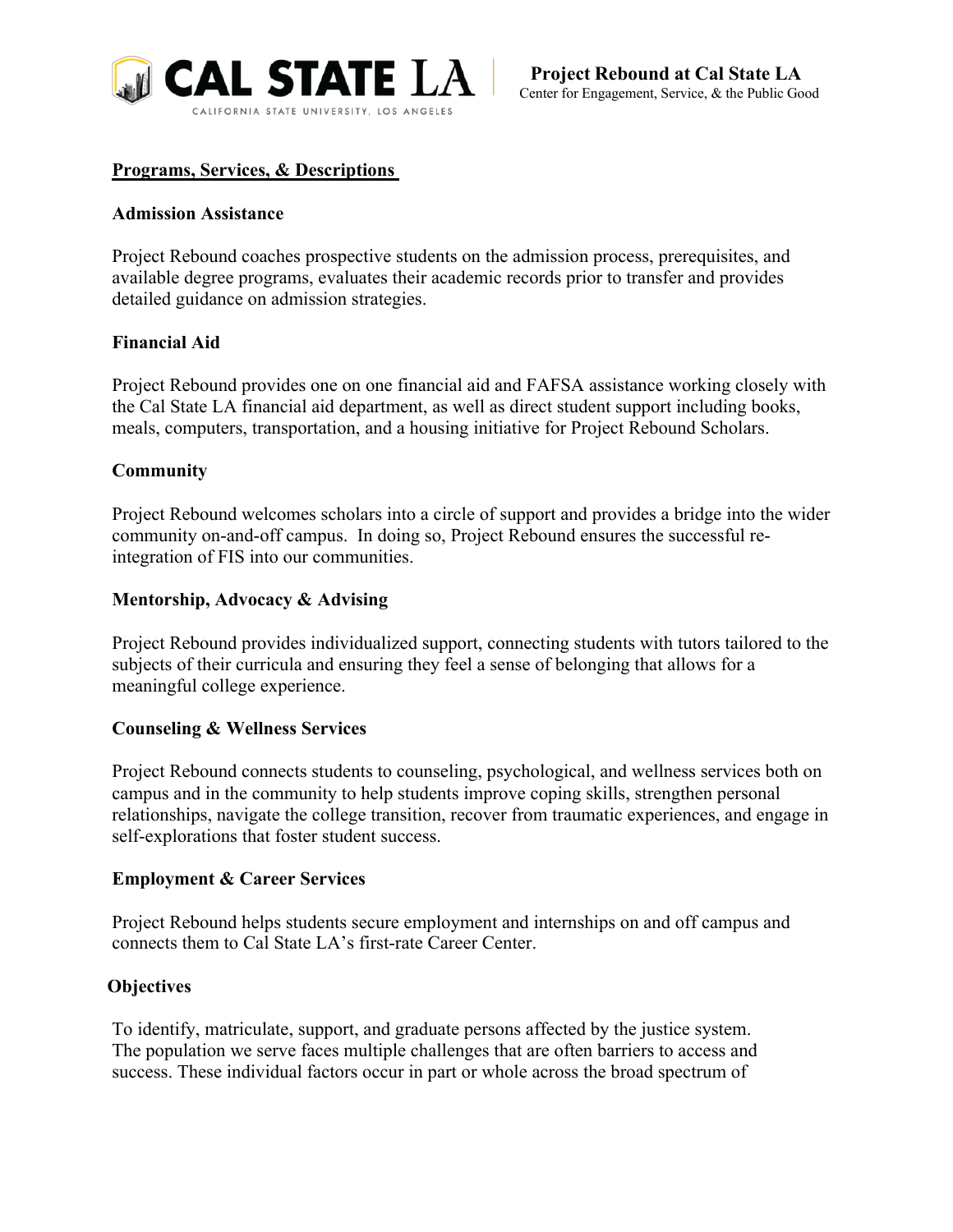

the students we serve and include being first-generation college students, being single parents of minor children, experiencing housing and/or food insecurity…As such, we have a large caseload with diverse demographics.

# **Marketing & Outreach Plan**

Project Rebound performs ongoing outreach at local community colleges and performs on campus in-reach to identify students with a carceral past. We maintain presence at national and state professional conferences and have plans to prepare a promotional video that will circulate at state carceral facilities. Over the past year, Project Rebound has nearly doubled in membership. Finally, Project Rebound as a part of the Center for Engagement Service and the Public Good has an ongoing relationship with the Lancaster Prison CA initiative and will be working to begin in reach at local carceral facilities via workshops on college readiness.

**Financial Plan & Expense Detail**

# **Funding Request**

ASI Funding will support 75 formerly incarcerated Cal State LA students.

**\$106.66 x 75 ........................................................\$8,000**

# **TOTAL FUNDING REQUEST> \$8,000**

Currently supplemental financial support is needed to ensure that FIS continue their education. Due to the residual effects of the COVID-19 pandemic, FIS have seen the financial barriers increase. Membership is projected to reach 75 students for the Fall. This support received will fill the gap for the upcoming 2022-2023 academic year. The plan is to provide students that meet certain criteria with a stipend to support their educational needs. The Project Rebound Consortium funding for Basic Needs will provide a match bringing the total to \$16,000 and raising the award per student to approximately \$200 for the year.

This funding will be used to purchase items that ensure successful completion of academic goals including food, transportation, housing, school supplies etc. Each student will be required to meet the following criteria found in their Canvas portal; Participation in 2 workshops per semester, visiting an academic advisor, providing a mid-semester progress report, signing their agreement, and submitting both an educational plan and proof of filing their FAFSA.

#### **Program Evaluation & Quality Control Mechanism**